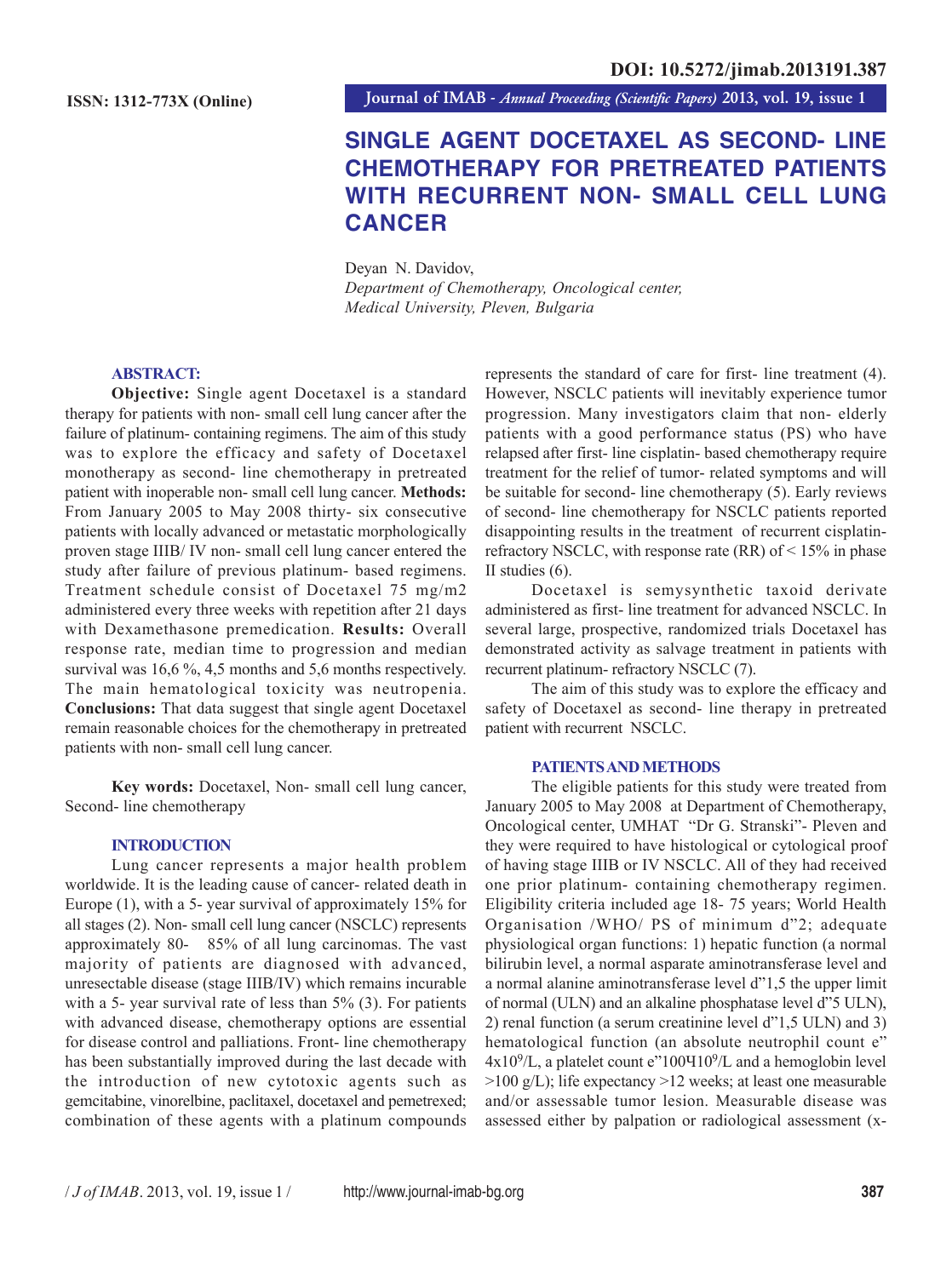ray, abdominal ultrasound or computed tomography scan).

Patients were excluded if they had a history of severe cardiovascular cardiac disease, hypertension refractory to treatment, symptomatic coronary artery disease, symptomatic brain metastases, presence of active infections, renal or hepatic dysfunction and pregnancy.

Pre- treatment evaluation included a complete medical history and physical examination, laboratory test (hematology and standard biochemistry), chest radiographs, electrocardiogram (ECG). During treatment, a physical examination, an ECG, a blood- cell count with differential, platelet count and standard biochemical assessment (including serum creatinine, urea, sodium, potassium, calcium, transaminases, total bilirubin, total proteins, albumin and lactate dehydrogenase) preceded each cycle. Furthermore, the patient's temperatures, pulse rates and arterial blood pressures were monitored at the beginning and end of Docetaxel administration.

Commercially available Docetaxel was administered at dose 75 mg/m2 intravenously for one hour on day 1 with 21 day repetition. Treatment was administered until progression or patient's withdrawn. Doses were calculated at the beginning of each treatment cycle and were based on actual body weight. Premedications used to reduce risk of allergic reactions and fluid- retention syndrome consist of Dexamethasone 8 mg given intravenously at -12, -3, -1, 12, 24 and 36 hours after every Docetaxel infusion, and Ranitidine 50 mg, Promethazine hydrochloride 50 mg and 5 hydroxytryptamine receptor antagonist was given every course and they were administered at the same dosage for each cycle. Docetaxel was discontinued if a patient experienced disease progression, irreversible grade 3/4 toxicity or patient's withdrawal of consent, for a maximum of 6 cycles. Chemotherapy was postponed until attaining recovery of the bone marrow function. The physician determined to continue the consecutive chemotherapy when the patients experienced an objective decline in their performance status.

Patients were evaluated for tumor response every two courses of chemotherapy and every two months after treatment completion. Tumor response was evaluated according to WHO response criteria (8). Response was defined as complete response (CR), partial response (PR), no change (NC), or progressive disease (PD). A CR was defined by the disappearance of all known disease, confirmed by two observations not less than 4 weeks apart. PR was defined as a decrease in tumor size of 50% or more (either measured or estimated in the case of measurable or assessable disease). In addition, there could be no appearance of any new lesions or progression of any known lesion(s). Objective tumor response included both confirmed CR and PR. Tumor control rate included CR+PR+NC.

The overall survival (OS) duration was defined as the time between the date of starting treatment and the date of the last follow- up or death. Time to progression (TTP) was

defined as the time between the date of starting treatment and the date of progressive disease. The response duration was calculated from the day of the observed response until the date of documented progression. The duration of the OS and TTP were estimated using the Kaplan- Meier method and the differences between the Kaplan- Meier curves were evaluated by the log- rank test.

Safety was graded and assessed using the WHO toxicity criteria (9).

## **RESULTS**

From January 2005 to May 2008 thirty six patients entered the study, including 28 men and 8 women. Some clinical characteristics of these patients are shown in table 1. The median patient's age was 59 (range 39-71). The histopathology most frequently revealed was spinocellulare carcinoma. All patients had previously received chemotherapy as a first- line treatment, and a combination of gemcitabine/ cisplatin was the most common chemotherapy. 14 patients responded to first- line treatment. For 36 patients in this study 12 have chronic disease. Eight had hypertension, three had diabetes mellitus and one pulmonal thrombembolism. The median time from diagnosis of recurrence and initiation of treatment with Docetaxel was 3,3 months. A total of 158 chemotherapy cycles were administered with the median number of cycles/ patients being 4,5.

A response evaluation was assessed for a total of 36 patients. The results achieved are presented on table 2. The objective response rate was 16,6% (5 patients). No CR were observed. Six patients (16,6%) achieved PR and NC was achieved in 8 patients (22,2%). Tumor control rates was observed at 14 patients (38,8%). The length of response was a median of 4,5 months. The median OS was 5,6 months for all patients. Out of the 6 patients who had been on a thirdline therapy after docetaxel therapy, one received an EGFR tyrosine kinase inhibitor, and the remaining five were treated with gemcitabine or vinorelbine combination chemotherapy.

Toxicity was quantifiable in all 36 patients and the treatment linked severe toxicities including grade 3 or more neutropenia was observed in 9 patients (25%). Grade 3 or more febrile neutropenia occurred in 4 patients (11,1%) and anemia grade 3 or more occurred in 2 patients (5,5%) too (Table 3). In the cause of grade 3-4 febrile neutropenia broadspectrum antibiotics and granulocyte colony- stimulating factors were administered. No severe /grade 3-4/ thrombocytopenia was observed. The non- hematologic toxicities were generally mild or moderate, and they primarily included peripheral neuropathy- 16 patients (44,4%), asthenia-8 patients (22,2%) and oral mucositis- 11 patients (30,5%). Administration of chemotherapy was postponed in 19 cycles. Grade 3- 4 non- hematological toxicity (table 3) include 3 patients  $(8,3\%)$  with diarrhea, 4 patients  $(11,1\%)$  with nausea, 2 patients (7,2%) with vomitus, 2 patients (7,2%) with hypersensitivity reactions and one patients (2,7%) with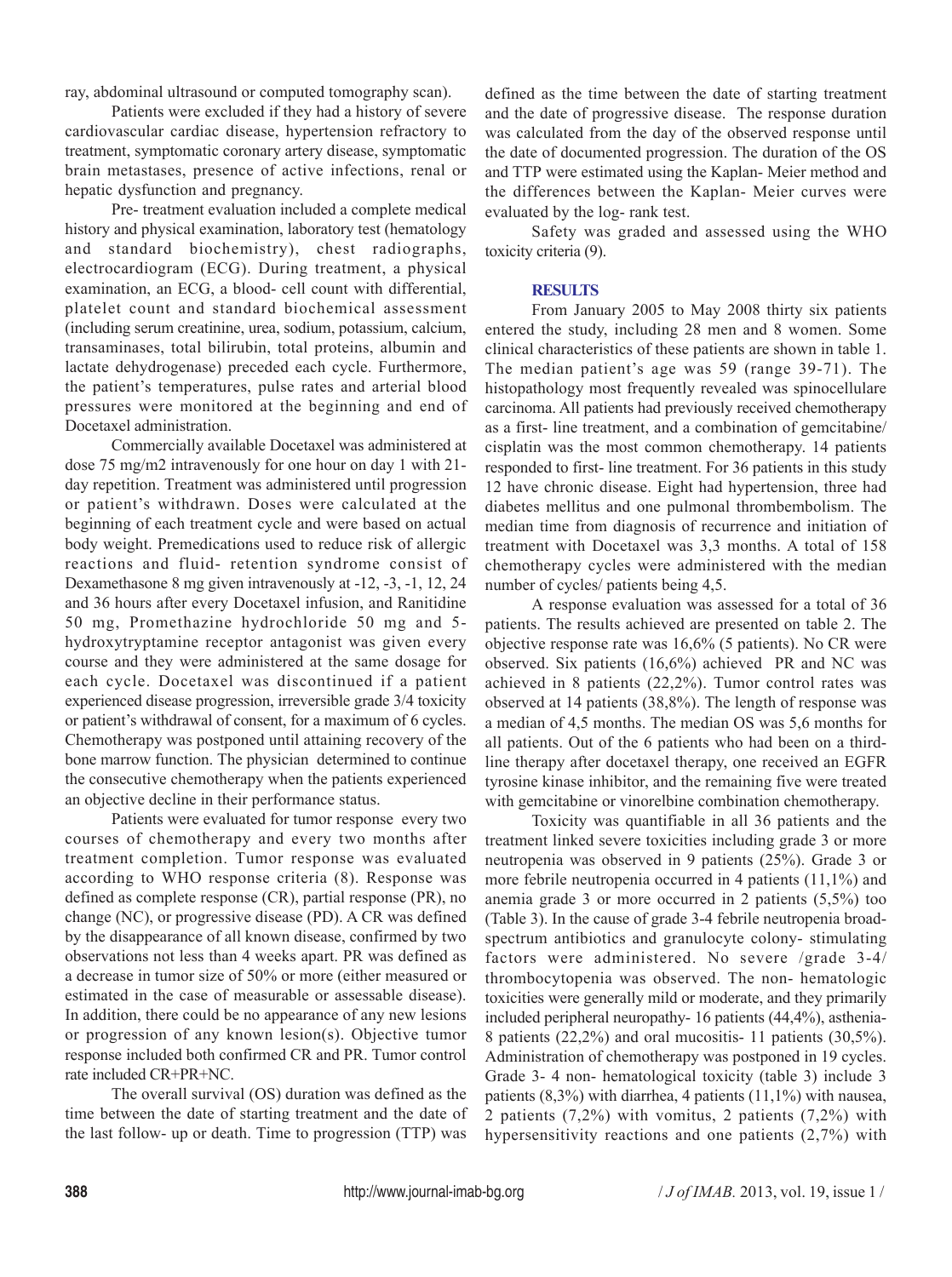asthenia. However, there was no justification to reduce the chemotherapy doses. There was no treatment related mortality; during the median follow- up of 9,8 months, 34 patients died of cancer progression ant two died of a cerebrovascular event.

## **DISCUSSION**

Platinum- based regimens have been the mainstay of lung cancer chemotherapy since a meta- analysis in 1995 demonstrated their statistically significant survival benefit over the best supportive care alone for treating advanced NSCLC (10). Those advanced NSCLC patients who exhibit disease progression or local relapse after first- line chemotherapy may be candidates for second- line treatment. Two drug combination regimens have shown increased toxicities without any survival benefits, and the increased toxicity has sometimes led to toxicity- related deaths. Consequently, single- agent chemotherapy has been actively attempted, and this has become the preferred treatment option in a second- line setting (11).

Docetaxel has been studied extensively and has been approved as an effective second- line agent in the treatment of NSCLC. In phase II trials in platinum- treated NSCLC, Docetaxel at doses of 100 mg/m2 every 3 weeks produced RRranging between 16% and 31% (12, 13). Shepherd et al. (14) compared second- line Docetaxel with best supportive care, showing survival prolongation using Docetaxel and a 1- year survival rate of 37%, in line with survival rates observed using first- line chemotherapy. A dose of 75 mg/m2 was recommended, since the dose of 100 mg/m2 resulted in five deaths. In a phase III randomized study, Fossella et al. (15) compared two doses of Docetaxel (100 and 75 mg/m2) administered 3- weekly with a control regimen of Vinorelbine or Ifosfamide, demonstrating RR of 10,8% and 6,7% for the two doses of Docetaxel, respectively, compared with a RR of 0,8% observed with Vinorelbine or Ifosfamide. In addition, a 1- year survival rate of 32%, observed in both Docetaxel arms, was significantly greater than the 10% survival rate observed in the Vinorelbine or Ifosfamide arm  $(P < 0.01)$ . With the above amassed knowledge, Docetaxel represent the standard of care for second- line treatment for NSCLC patients.

The results of present study are remarkably similar to those, observed in previously reported trials with Docetaxel as second- line treatment in patients with stage IIIB/ IV NSCLC (14,15). Indeed, OS in these trials was 5,7- 7,0 months, median PFS 2,12- 2,65 months and ORR- 5,8%- 6,7%. The current study reported a median OS of 5,6 months, a median PFS of 4,5 months, ORR- 16,6%, with six PR, and tumor control rate achieved- 38,8%. These observations are promising. Efficacy results in the current study were obtained with an acceptable toxicity profile. The incidence of grade 3 or more neutropenia and febrile neutropenia were 25% and 11,1%, respectively. Due to hematological toxicity chemotherapy was postponed in 19 cycles. Non- hematological toxicity was mild to moderate. No treatment related mortality was observed.

In conclusion, our results indicate that Docetaxel treatment in pretreated patients with NSCLC appears promising with of survival rate of 4,5 months, the low hematological and non- hematological toxicity and nonoverlapping toxicity. This treatment merits further evaluation in prospective trials with combination with other chemotherapy agents.

| <b>Table 1.</b> Patient characteristics |
|-----------------------------------------|
|                                         |

| Patient characteristics     | Number of patients -36 |
|-----------------------------|------------------------|
| Age (years)                 | $39 - 76$              |
| <b>Sex</b>                  |                        |
| Males                       | 28 (77,7%)             |
| Females                     | $8(22,3\%)$            |
| Dominant site of metastasis |                        |
| Pleura                      | 12 (33,3%)             |
| Liver                       | 10(27,7%)              |
| Lung                        | $3(8,3\%)$             |
| <b>B</b> one                | 7(19,7%)               |
| Soft tissue                 | $2(5,5\%)$             |
| Other                       | $2(5,5\%)$             |
| Performance status WHO      |                        |
| 0                           | $4(11,2\%)$            |
| 1                           | 17 (47,2%)             |
| $\overline{2}$              | 15 (41,6%)             |
| Stage                       |                        |
| Ш                           | 14 (38,8%)             |
| IV <sub></sub>              | 22 (61,2%)             |
| Histology                   |                        |
| Squamous                    | 24 (66,7%)             |
| Adenocarcinoma              | 8 (22,3%)              |
| Large-cell                  | $2(5,5\%)$             |
| Other                       | $2(5,5\%)$             |
| Response to previous first- |                        |
| linechemotherapy            |                        |
| Complete remission          | $3(8,4\%)$             |
| Partial response            | $9(25,0\%)$            |
| Stable disease              | 14 (38,9%)             |
| Progressive disease         | 10 (27,7%)             |
| Co-morbidity                | 12 (32,2%)             |
| Hypertension                | $8(22,3\%)$            |
| Diabetes mellitus           | $3(8,3\%)$             |
| Pulmonary thrombembolism    | $1(1,6\%)$             |